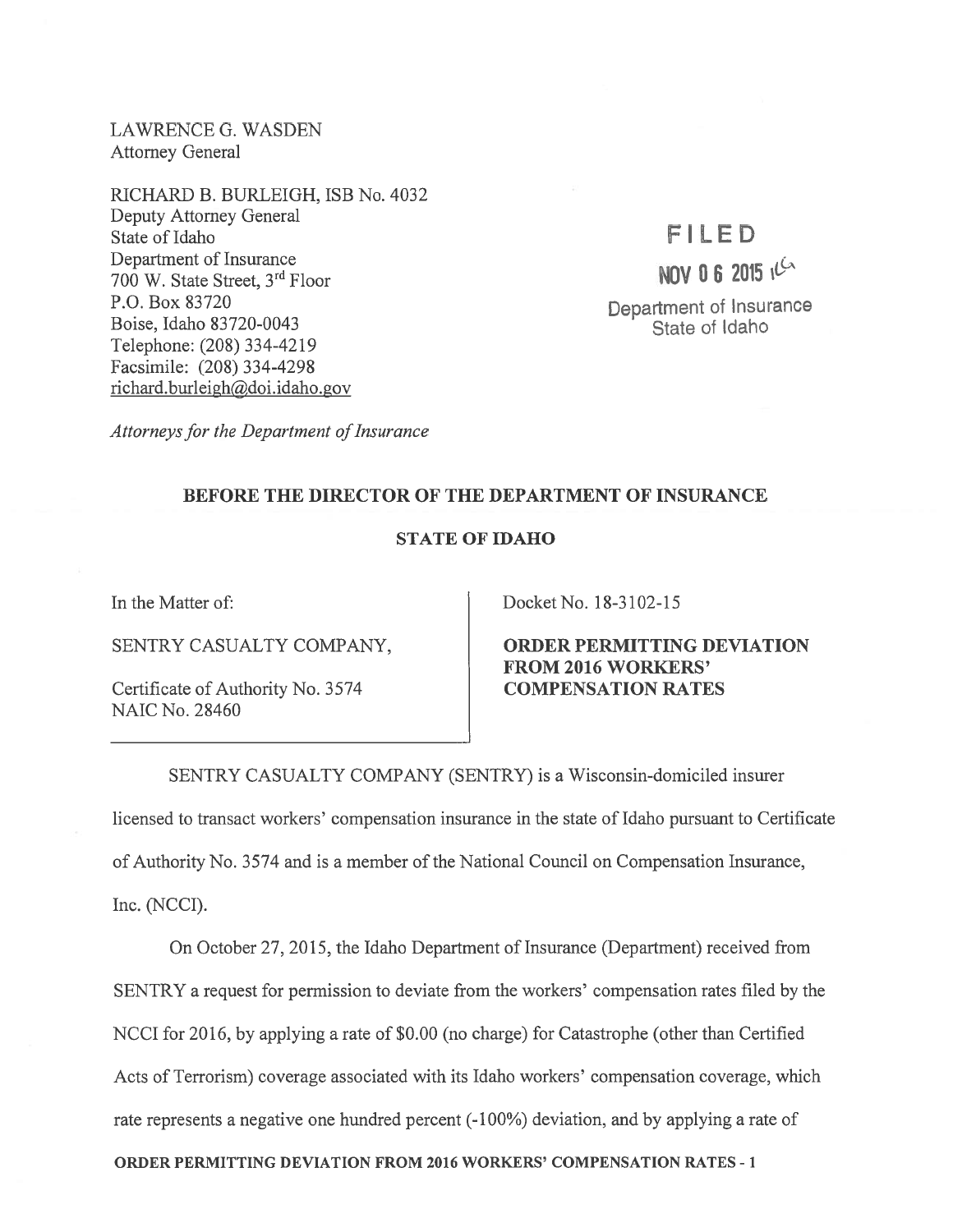\$0.01 for Terrorism coverage associated with its Idaho workers' compensation coverage, which rate represents <sup>a</sup> negative fifty percen<sup>t</sup> (-50%) deviation.

SENTRY and the NCCI have each indicated in writing that they do not reques<sup>t</sup> <sup>a</sup> hearing on the deviation request.

The Department's Director (Director), having reviewed and being fully apprised of SENTRY's reques<sup>t</sup> to deviate from the Idaho workers' compensation premium rates filed by the NCCI for 2016 as set forth above, and after considering the requirements of Idaho Code § 41-1614, has determined that the requested rate deviation is justified.

NOW, THEREFORE, IT IS HEREBY ORDERED, pursuan<sup>t</sup> to Idaho Code § 41-1614, that SENTRY's reques<sup>t</sup> to deviate from the workers' compensation rates filed by the NCCI for 2016, by applying <sup>a</sup> rate of \$0.00 (no charge) for Catastrophe (other than Certified Acts of Terrorism) coverage associated with its Idaho workers' compensation coverage, which rate represents <sup>a</sup> negative one hundred percen<sup>t</sup> (-100%) deviation, and by applying <sup>a</sup> rate of \$0.01 for Terrorism coverage associated with its Idaho workers' compensation coverage, which rate represents <sup>a</sup> negative fifty percen<sup>t</sup> (-50%) deviation, is GRANTED. This deviation from the Idaho workers' compensation premium rates filed by the NCCI for 2016 shall take effect on January 1, 2016, and shall remain in effect for one year from that date unless terminated sooner with the approval of the Director. or Terrorism coverage associated with its Ida<br>
esents a negative fifty percent (-50%) devia<br>
SENTRY and the NCCI have each indicated<br>
eviation request.<br>
The Department's Director (Director), havin<br>
Y's request to deviate

STATE OF IDAHO DEPARTMENT OF INSURANCE

DEAN L. CAMERON

**Director**